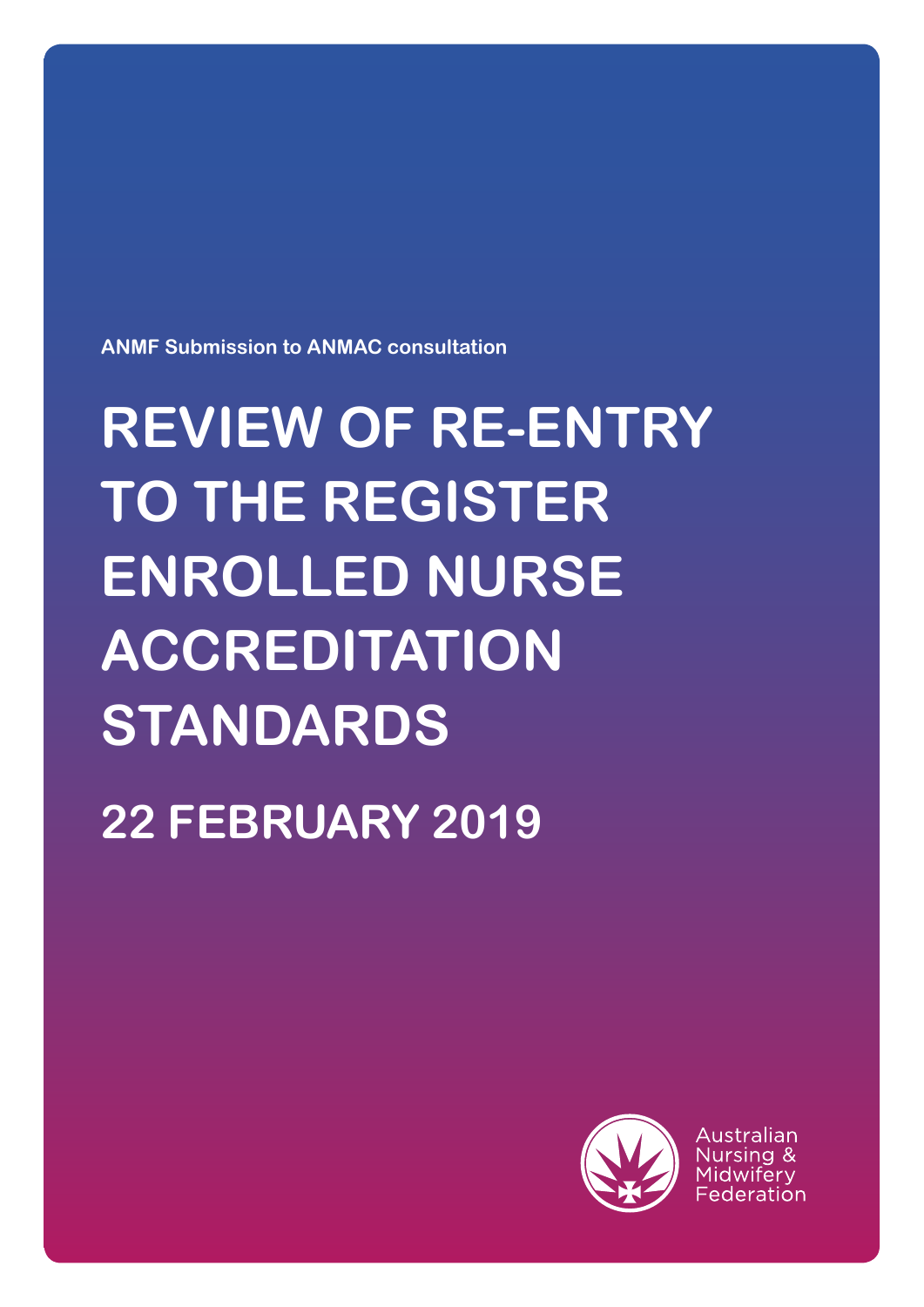

Australian Nursing and Midwifery Federation / **Re-entry to the register Enrolled Nurse Accreditation Standards**

**Annie Butler Federal Secretary**

**Lori-anne Sharp Assistant Federal Secretary**

**Australian Nursing and Midwifery Federation Level 1, 365 Queen Street, Melbourne VIC 3000 T: 03 9602 8500 F: 03 9602 8567 E: anmffederal@anmf.org.au W: www.anmf.org.au**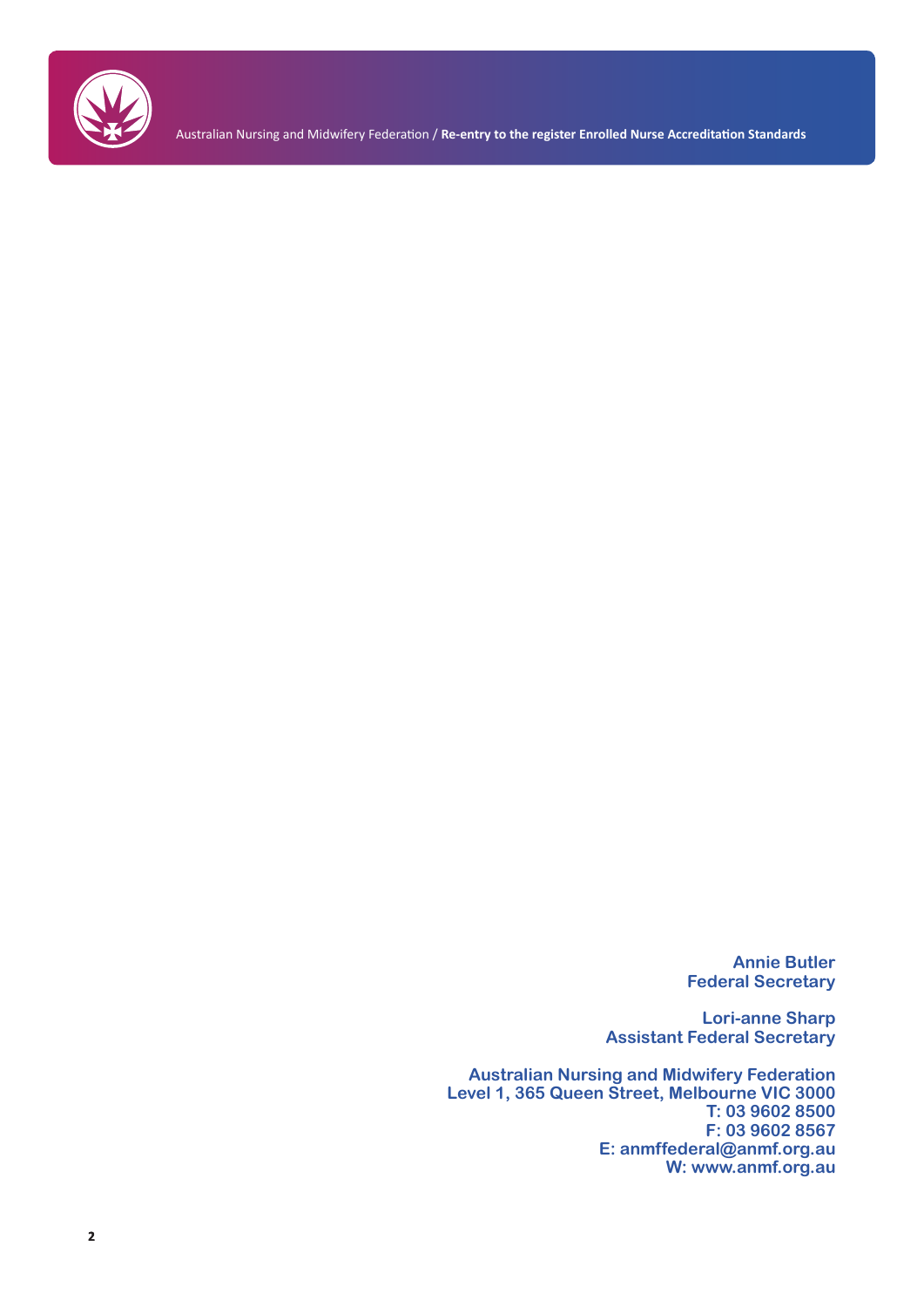

## **INTRODUCTION**

The ANMF is Australia's largest national union and professional nursing and midwifery organisation. In collaboration with the ANMF's eight state and territory branches, we represent the professional, industrial and political interests of 275,000 nurses, midwives and carers across the country.

Our members work in the public and private health, aged care and disability sectors across a wide variety of urban, rural and remote locations. We work with them to improve their ability to deliver safe and best practice care in each and every one of these settings, fulfil their professional goals and achieve a healthy work/life balance.

Our strong and growing membership and integrated role as both a professional and industrial organisation provide us with a complete understanding of all aspects of the nursing and midwifery professions and see us uniquely placed to defend and advance our professions.

Through our work with members we aim to strengthen the contribution of nursing and midwifery to improving Australia's health and aged care systems, and the health of our national and global communities.

As the largest professional organisation for nurses and midwives in Australia, the ANMF has, on behalf of our members, a genuine interest in, and concern for, matters relating to the education of our professions. We therefore have contributed significantly, and continue to do so, to a range of committees and working groups at national and jurisdictional levels, which relate to the design, accreditation and evaluation of education programs for nurses, midwives and assistants in nursing.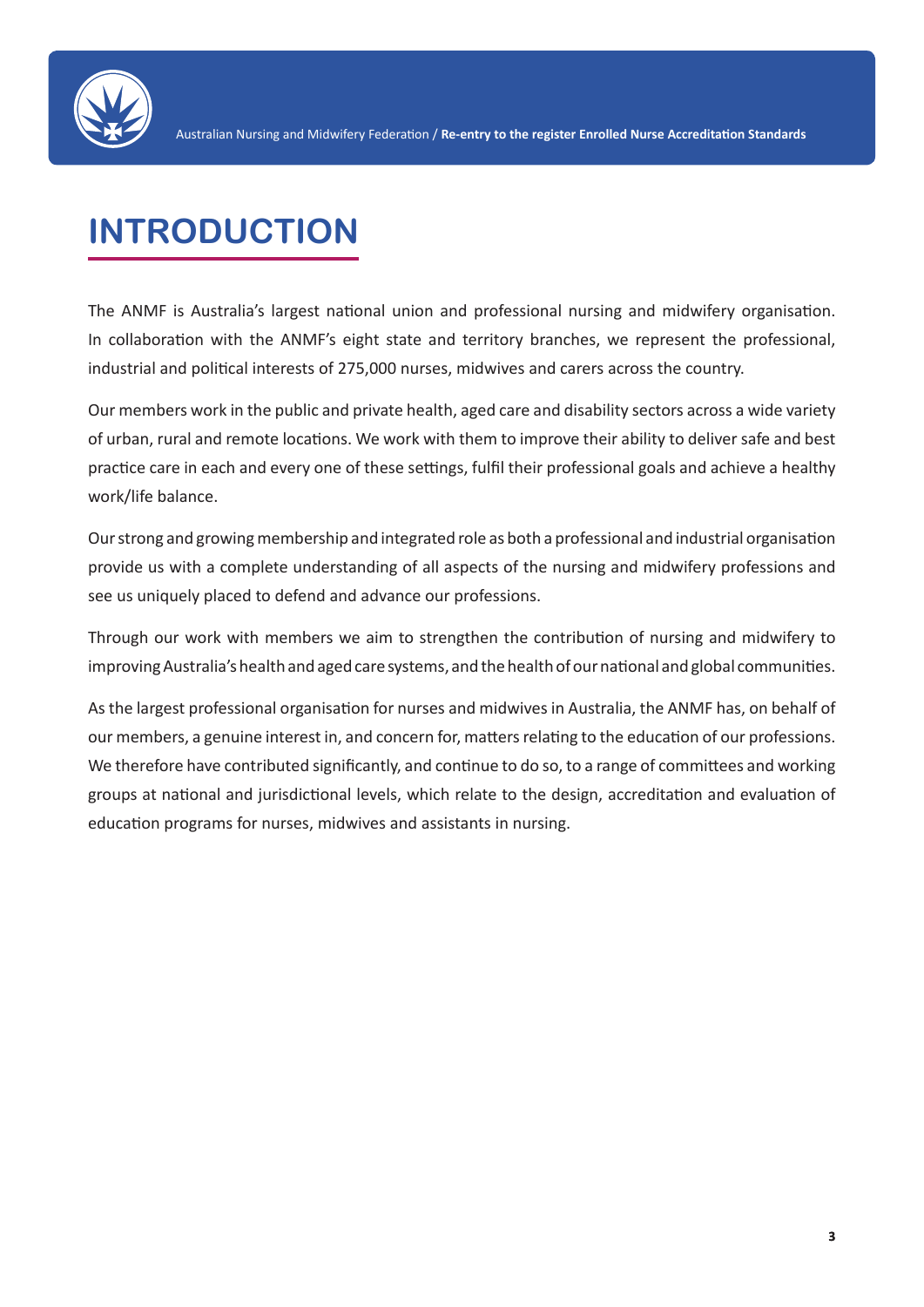

### **General Comments**

The ANMF has an enrolled nurse membership of over 38,000. This represents more than half of all enrolled nurses on the national register, according to the total number of 63,081 shown in the 1 October – 31 December 2018 statistics for the Nursing and Midwifery Board of Australia (NMBA). We therefore welcome the opportunity to provide advice to the public consultation for the review of the Australian Nursing and Midwifery Accreditation Council (ANMAC) *Re-entry to the Register Enrolled Nurse Accreditation Standards.* The ANMF has a critical interest in accreditation standards which ensure enrolled nurses are educated and qualified for safe, competent and ethical practice and meet the NMBA *Enrolled Nurse Standards for Practice*. It is essential there are NMBA approved re-entry programs available for those previously enrolled nurses with a lapse in practice of between 5 to 10 years, to enable them to return to the profession, should they choose. Well- constructed programs incorporating wellsupported, quality workplace experience is critical to optimising student's success in the program, to assist in attracting them back to the profession, and to retaining them as part of our future workforce.

### **Consultation questions**

#### **Question 1**

**Do the proposed accreditation standards enable education providers to design and deliver a program of study that ensures graduates, seeking to return to the register, have the required knowledge, skills and attitudes to meet the NMBA** *Enrolled nurse standards for practice?* **Please provide and explanation for your answer.**

The proposed accreditation standards are comprehensive and consistent with the current ANMAC *Enrolled Nurse Accreditation Standards 2017* which are used to assess education programs leading to registration as an enrolled nurse. The ANMF supports the requirement that the education provider must be currently offering an NMBA approved entry-to-practice enrolled nurse program. Although the R*e-entry to the Register Enrolled Nurse Accreditation Standards* are extensive, many of the processes required to meet the proposed standards can be offered concurrently or aligned with the entry-to-practice enrolled nurse program. Given the current dearth of re-entry to practice programs, any opportunity to streamline processes may encourage education providers to seek accreditation and approval to offer these programs.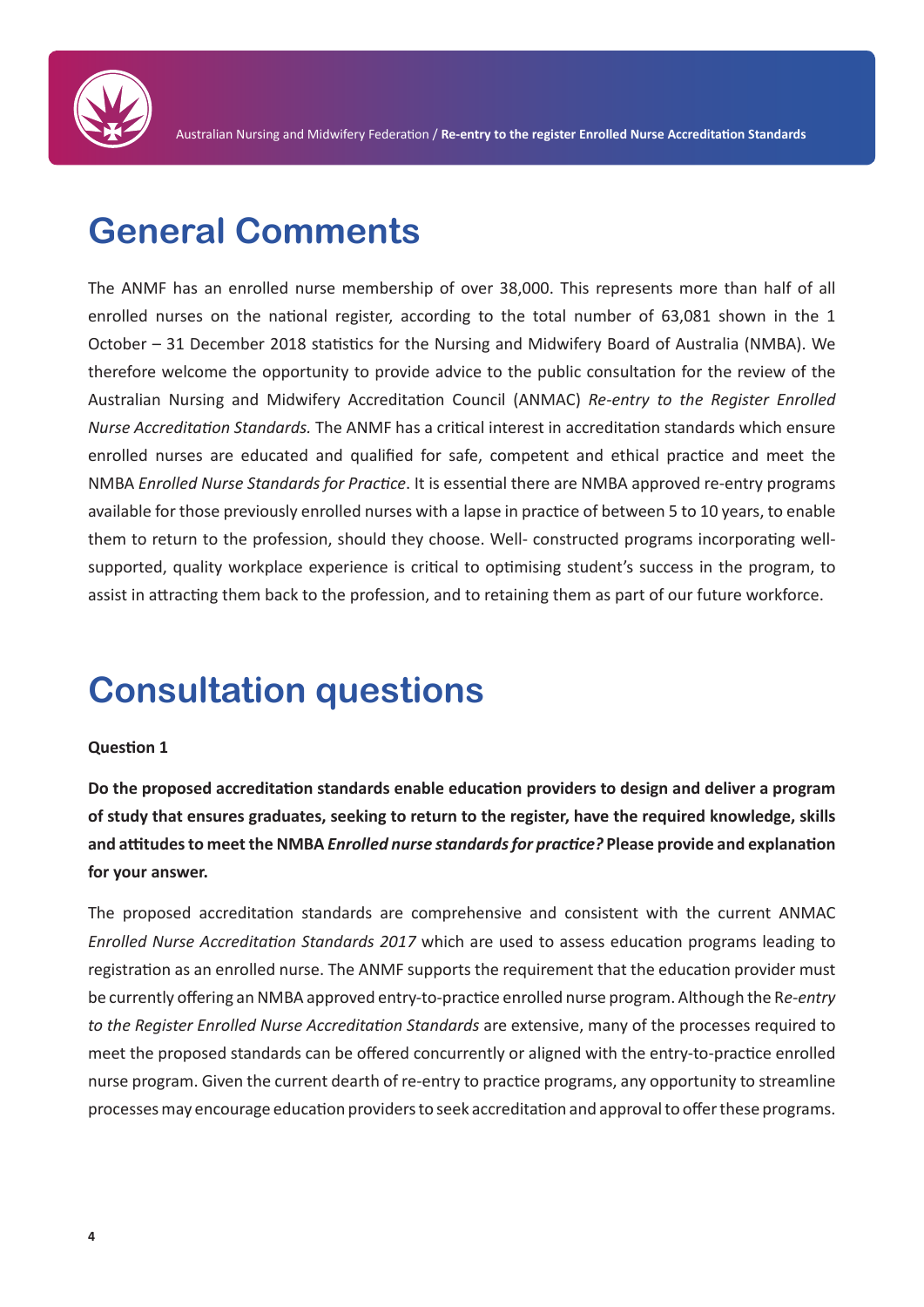

It is the view of the ANMF that the proposed *Re-entry to the Register Enrolled Nurse Accreditation Standards* are thorough and would enable education providers to design and deliver a program of study that ensures graduates can meet the NMBA *Enrolled nurse standards for practice*.

#### **Question 2**

**Should any criteria be added? Please identify and provide an explanation for your answer.**

None identified.

#### **Question 3**

#### **Should any criteria be deleted? Please identify and provide an explanation for your answer.**

Standard 6: Students, criterion 6.9 regarding affirmative action strategies to support people with diverse backgrounds to enrol in the program, is not relevant to include in these standards. Our rationale is that the student cohort for these programs is clearly defined as those previously enrolled nurses, who have had a lapse in practice of between 5 to 10 years and have been determined by the NMBA to be eligible to undertake a re-entry program.

#### **Question 4**

#### **Are the proposed workplace experience placement hours sufficient to ensure competence to return to the register as an enrolled nurse?**

The current requirement for workplace experience placement hours for the entry-to-practice enrolled nurse program, the Diploma of Nursing, is 400 hours. To be eligible to undertake a re-entry to practice education program, a previously enrolled nurse will have a lapse in practice of between 5 to 10 years. As such, it is the view of the ANMF that the 160 hours of quality workplace experience, not inclusive of simulation activities, is sufficient for re-entry students to demonstrate the attainment of the NMBA *Enrolled Nurse Standards for Practice* and thereby ensure competence to return to the register as an enrolled nurse.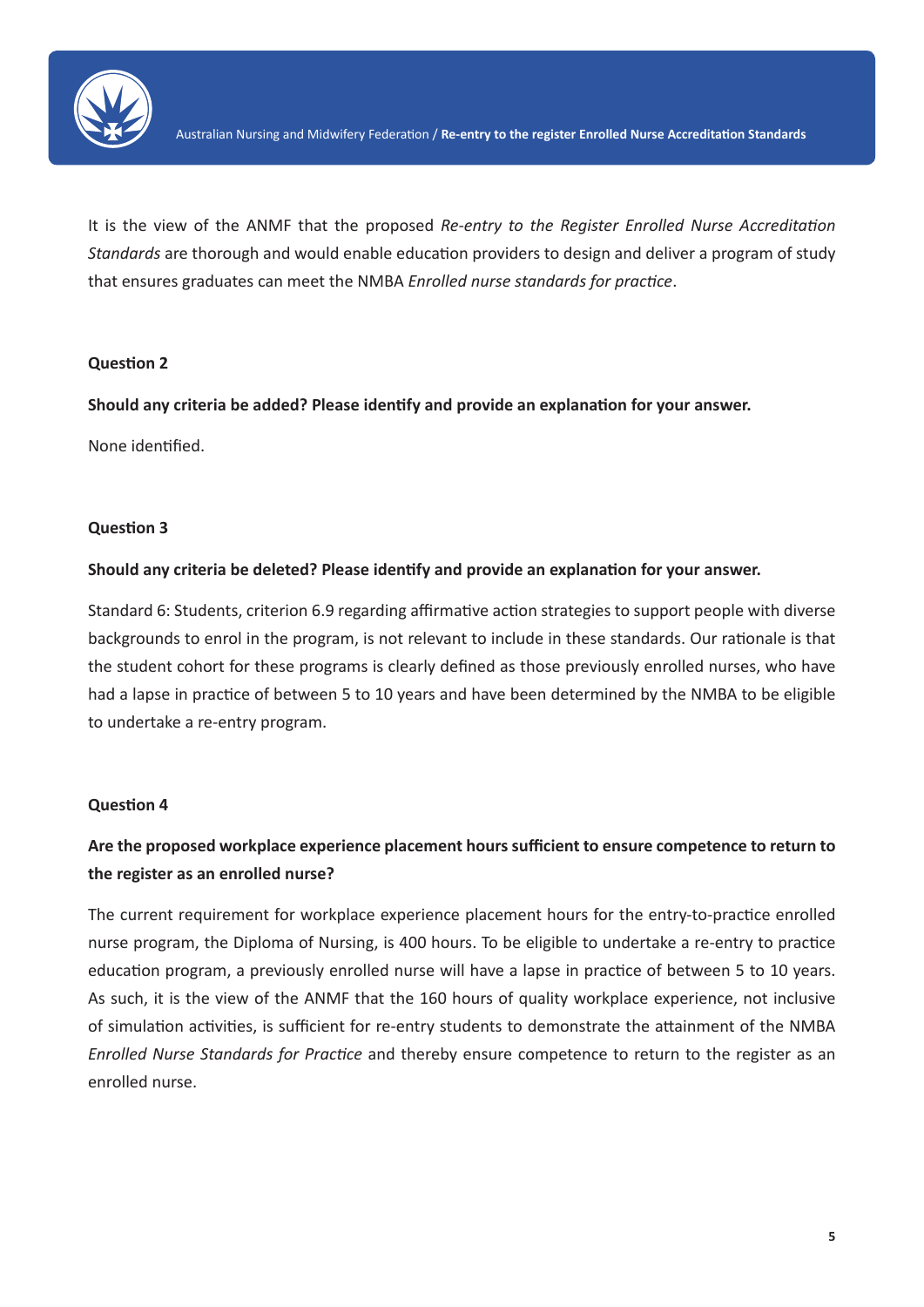

#### **Question 5**

#### **Please provide any other feedback about the structure and/or content of the proposed standards.**

The Australian Qualifications Framework (AQF) is currently under review. Stakeholder consultation sessions are being held throughout February and March 2019, with the review due for completion in September 2019. This review may result in changes to AQF levels. Consideration will need to be given to the wording in Standard 1: Governance, criterion 1.3 which refers to the program of study needing to be equivalent to an AQF minimum Level 5 program as this level may change in the course of the review.

Standard 1: Governance, criterion 1.8 prohibits credit transfer or the recognition of prior learning being made available to students seeking entry to the program. Consideration will need to be given to whether this is permissible under the education providers and education provider's regulators' rules.

Standard 3: Program development and structure, criterion 3.8 should be amended to include that the summative assessment against the NMBA *Enrolled nurse standards for practice* in the clinical setting must be undertaken by a registered nurse.

Standard 5: Student assessment, the standard should be amended to include that the summative assessment of student performance against the NMBA *Enrolled nurse standards for practice* must be undertaken by a registered nurse.

Standard 6: Students, criterion 6.1 a. of the ANMAC *Enrolled Nurse Accreditation Standards 2017*, should also be included in criterion 6.1 of this standard:

*6.1 a. students that would be required by the Nursing and Midwifery Board of Australia (NMBA) to provide a formal English language skills test when applying for registration, must provide a formal English language test result demonstrating they have achieved the NMBA specified level of English language skills, prior to commencing the program.* 

Standard 7: Resources, in criterion 7.8 requires that "Teaching staff are qualified in the relevant discipline for their level of teaching, to at least one qualification standard higher than the program of study being taught or with equivalent professional experience". The ANMF seeks clarification as to what is meant by equivalent professional experience?